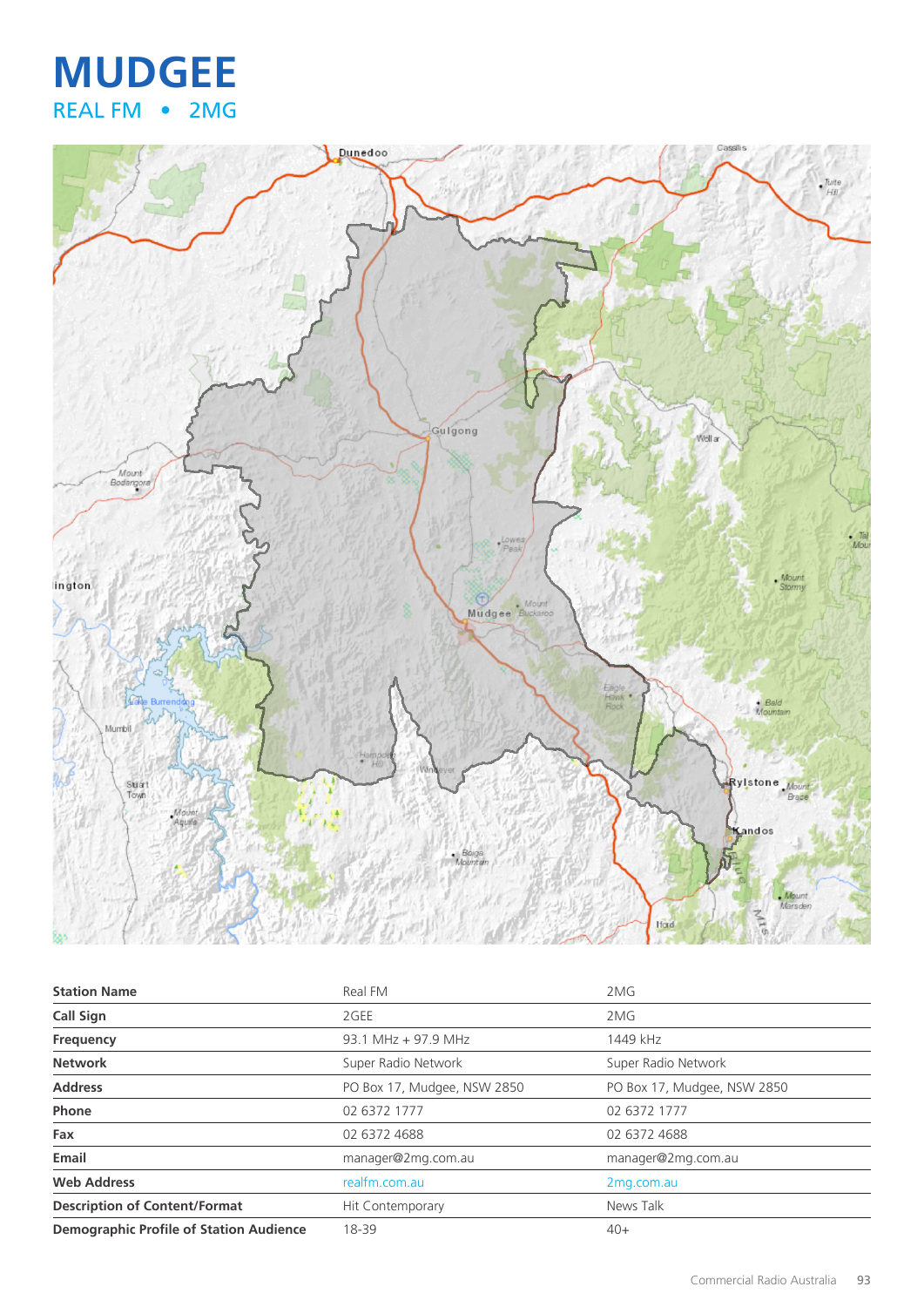## **MUDGEE**

Mudgee is an historic town located in the Central Tablelands of NSW on the western slopes of the Great Dividing Range. Mudgee was home to Henry Lawson during his youth. Added to the region's long-established and diverse wine industry, recent years have seen it boom as a 'foodie' destination, attracting visitors predominantly from Sydney.

In comparison to the 2011 census, the population of Mudgee has increased by 7.44% to 24,908. Over 52% of the population is aged 40 years and over. The birthplace for 84% of the population was Oceania including Australian, New Zealander, Indigenous and Islander persons.

Of the 4,285 people attending an educational institution, 49% were either in infants or primary, 33% were attending a secondary educational institution, 8% attending University and 11% attending TAFE. Of the 8,298 people who already have a tertiary qualification, 75% have a certificate, diploma or another tertiary qualification and 25% have a degree.

The stability of the area is reflected in the high level of home ownership. Of the total dwellings (8,759) in Mudgee, 38% of dwellings are owned outright and 31% are mortgaged. Private rental properties represented only 24% of total dwellings.

24% of the total households (8,750) in Mudgee have a household income range between \$21,000 – \$41,999pa; 22% between \$42,000 – \$77,999pa; and 10% between \$78,000 – \$103,999pa.

The main attractions in the Mudgee area include the wineries, honey factories, museums, historic areas, local produce tastings including olive oil, art and craft galleries, a wide range of restaurants, national parks and the picturesque countryside.

#### **AGRICULTURE**

Mudgee is traditionally a wool area; the farms in the area support over 2.3 million sheep and lambs. The region also produces some beef; there are over 34 thousand beef cattle in the region.

Mudgee is also well known for its vineyards; there is over 2 thousand hectares of grape vines in the radio licence area.

The region is renowned for its wide choice of conserves, tapenades, mustards, wine jellies, vinegars, olive oils and honeys.

#### EMPLOYMENT

The majority (57%) of the labour force of 10,590 are employed full time. The main industries of employment are:

- Wholesale Trade/Retail Trade/Accommodation and Food Services;
- Education and Training/Health Care and Social Assistance; and
- Mining.

Mudgee is traditionally a farming centre. Agriculture, Forestry and Fishing industries are another major form of employment.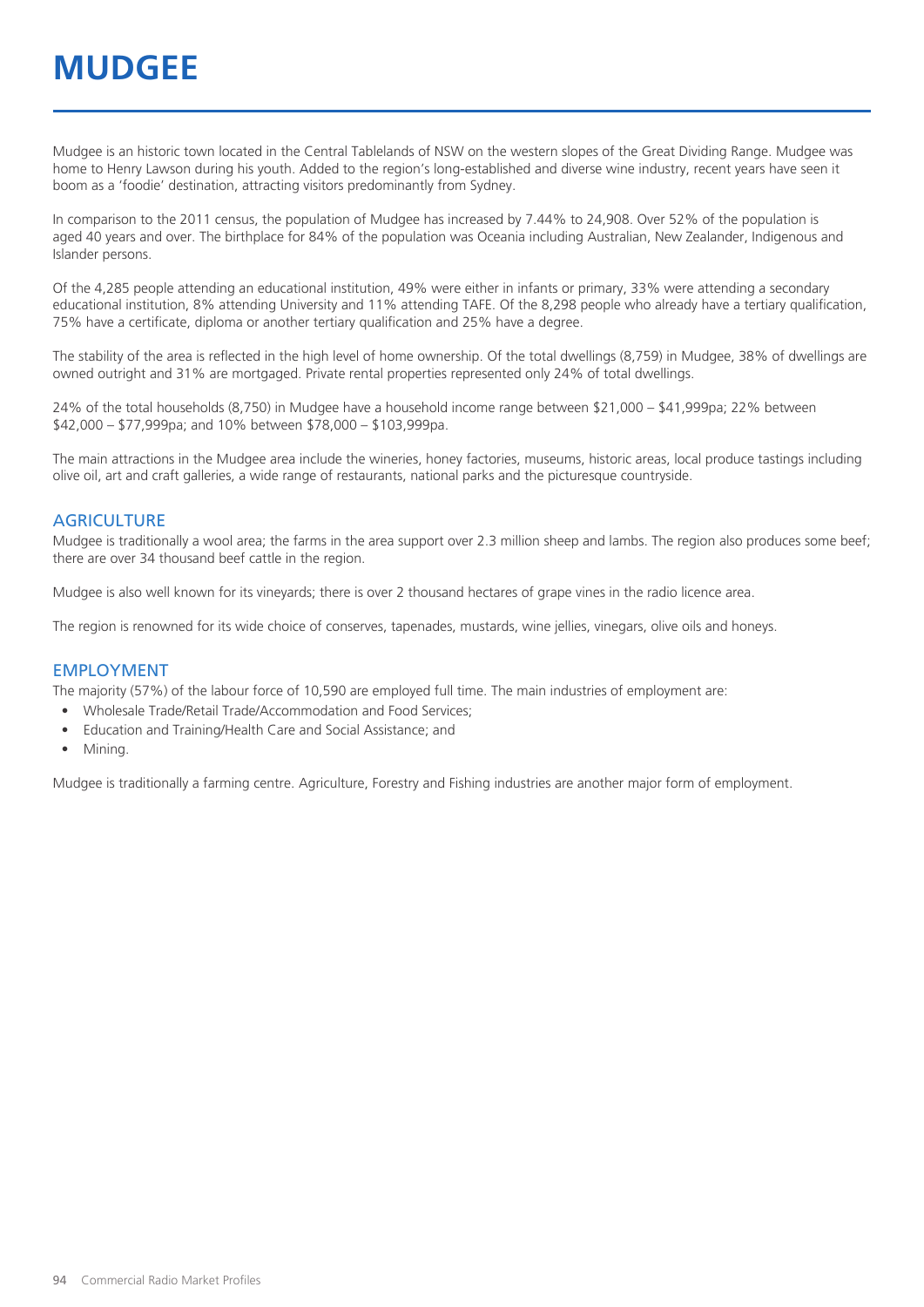# **MUDGEE**

## AGE COHORTS

| Age                          | Male   | Female | Total  | <b>Market</b><br>population |
|------------------------------|--------|--------|--------|-----------------------------|
| $10 + \gamma$ ears           | 10,956 | 10,537 | 21,493 | 86.29%                      |
| 0-9 years                    | 1,745  | 1,670  | 3,415  | 13.71%                      |
| $10-17$ years                | 1,261  | 1,114  | 2,375  | 9.54%                       |
| 18-24 years                  | 945    | 758    | 1,703  | 6.84%                       |
| 25-39 years                  | 2,299  | 2,062  | 4,361  | 17.51%                      |
| 40-54 years                  | 2,533  | 2,562  | 5,095  | 20.46%                      |
| 55-64 years                  | 1,658  | 1,612  | 3,270  | 13.13%                      |
| 65-74 years                  | 1,425  | 1,361  | 2,786  | 11.19%                      |
| $75+$ years                  | 835    | 1,068  | 1,903  | 7.64%                       |
| Total 2011 population        | 11,907 | 11,277 | 23,184 |                             |
| <b>Total 2016 population</b> | 12,701 | 12,207 | 24,908 | 100%                        |
| % change 2011-2016           |        |        | 7.44%  |                             |

#### LABOUR FORCE

| <b>Employment classification</b> | Total  | Labour force |
|----------------------------------|--------|--------------|
| Full-time employed               | 6,019  | 56.84%       |
| Part-time employed               | 3,285  | 31.02%       |
| Not stated employed              | 579    | 5.47%        |
| Unemployed                       | 707    | 6.68%        |
| <b>Total labour force</b>        | 10,590 | 100%         |

## HOUSEHOLD INCOME

| Income range (pa)       | <b>Total</b> | Occupied<br>dwellings |
|-------------------------|--------------|-----------------------|
| $$0 - $7,749$           | 177          | $2.02\%$              |
| $$7,750 - $20,999$      | 556          | 6.35%                 |
| $$21,000 - $41,999$     | 2,126        | 24.3%                 |
| $$42,000 - $77,999$     | 1,923        | 21.98%                |
| $$78,000 - $103,999$    | 876          | 10.01%                |
| $$104,000 - $129,999$   | 796          | $9.1\%$               |
| $$130,000 - $155,999$   | 440          | 5.03%                 |
| $$160,000 - $181,999$   | 247          | 2.82%                 |
| $$182,000 - $207,999$   | 243          | 2.78%                 |
| $$208,000+$             | 372          | 4.25%                 |
| Not stated              | 994          | 11.36%                |
| <b>Total households</b> | 8,750        | 100%                  |

## FAMILY STRUCTURE

| <b>Type of family</b>         | <b>Total</b> | <b>Total families</b> |
|-------------------------------|--------------|-----------------------|
| Couple families - Children    | 2,559        | 41.7%                 |
| Couple families - No children | 2,585        | 42.13%                |
| Single parents                | 932          | 15.19%                |
| Other families                | 60           | 0.98%                 |
| <b>Total families</b>         | 6.136        | 100%                  |

## **OCCUPATION**

| <b>Employment classification</b>                                     | <b>Total</b> | <b>Occupations</b> |
|----------------------------------------------------------------------|--------------|--------------------|
| Managers/Professionals                                               | 2,858        | 29.09%             |
| Technicians & trade workers/<br>Community & personal service workers | 2,585        | 26.31%             |
| Clerical & administrative workers                                    | 989          | 10.07%             |
| Sales workers                                                        | 888          | 9.04%              |
| Machinery operators & drivers/Labourers                              | 2.378        | 74.7%              |
| Not stated                                                           | 128          | 1.3%               |
| Total                                                                | 9.826        | 100%               |

#### INDUSTRY

| Industry                                                                                                      | Total | Workforce |
|---------------------------------------------------------------------------------------------------------------|-------|-----------|
| Agriculture, forestry & fishing                                                                               | 1,056 | 10.9%     |
| Mining                                                                                                        | 1,422 | 14.68%    |
| Manufacturing/Electricity, gas, water &<br>waste services/Construction                                        | 1,183 | 12.22%    |
| Wholesale trade/Retail trade/<br>Accommodation & food services                                                | 1.948 | 20.12%    |
| Transport, postal & warehousing/<br>Information, media & communications                                       | 318   | 3.28%     |
| Financial & insurance services/<br>Rental hiring & real estate services/<br>Administration & support services | 447   | 4.62%     |
| Professional scientific & technical services                                                                  | 338   | 3.49%     |
| Public administration & safety                                                                                | 409   | $4.22\%$  |
| Education & training/Health care &<br>social assistance                                                       | 1.750 | 18.07%    |
| Arts & recreation services                                                                                    | 98    | 1.01%     |
| Other services                                                                                                | 450   | 4.65%     |
| Not stated                                                                                                    | 265   | 2.74%     |
| Total                                                                                                         | 9,684 | 100%      |

#### ANNUAL HOUSEHOLD EXPENDITURE

| <b>Product or service</b>            | $$000's$ (pa) |
|--------------------------------------|---------------|
| Food & non-alcoholic beverages       | 114,552       |
| Alcoholic beverages                  | 15,505        |
| Clothing & footwear                  | 21,211        |
| Household furnishings & equipment    | 30,513        |
| Furniture & floor covering           | 10,292        |
| Household appliances                 | 7,354         |
| Household services & operation       | 23,504        |
| Medical care & health expenses       | 40,142        |
| Motor vehicle purchase               | 26,364        |
| Motor vehicle running costs          | 65,802        |
| Recreation                           | 83,564        |
| Recreational & educational equipment | 21,174        |
| Holidays                             | 39,106        |
| Personal care                        | 13,833        |